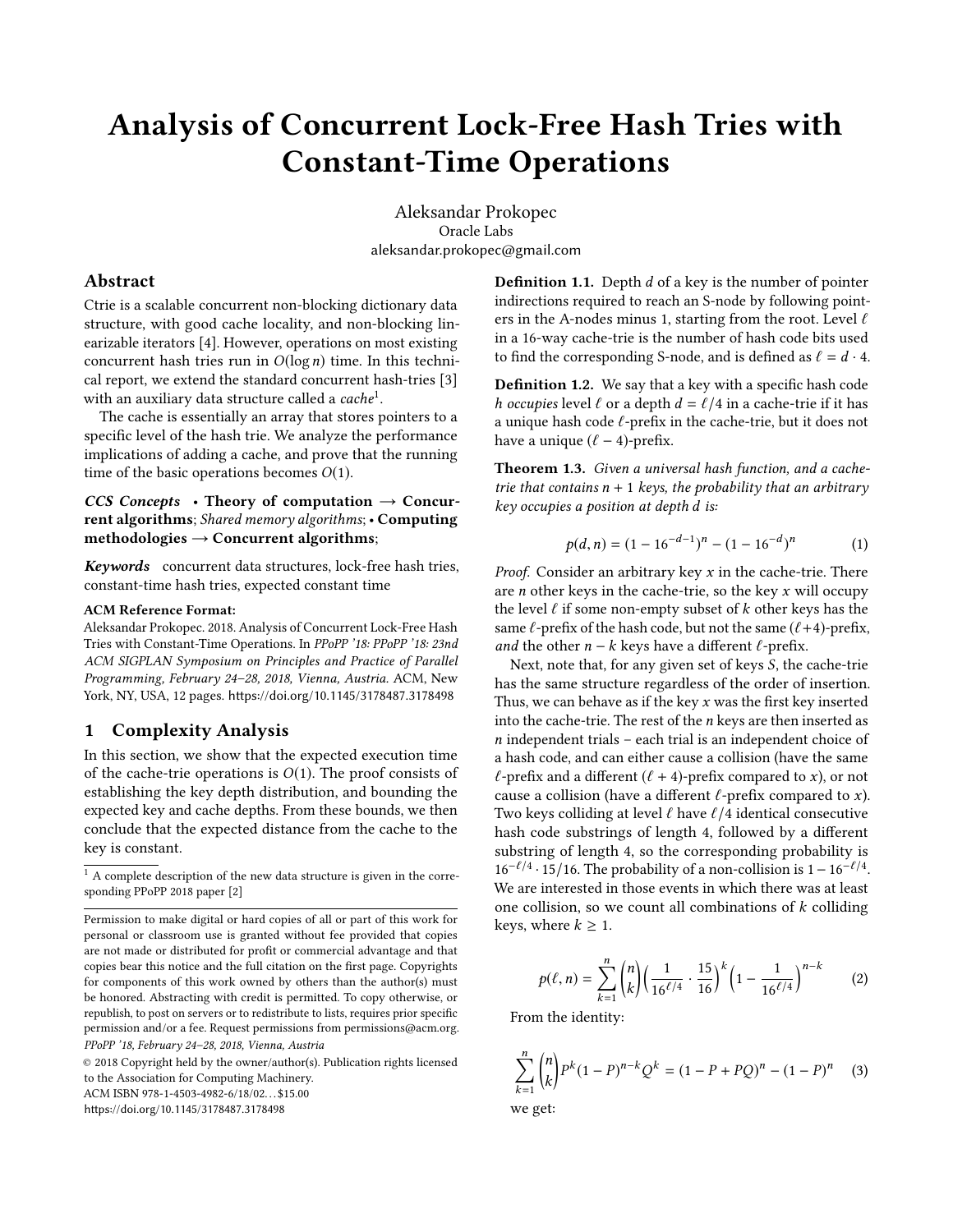$$
p(\ell, n) = (1 - 16^{-\ell/4 - 1})^n - (1 - 16^{-\ell/4})^n \tag{4}
$$

By Definition [1.1,](#page-0-1)  $d = \ell/4$ , and the claim follows.  $\Box$ 

The probability function  $p(d, n)$  is a probability distribution over the depth d, as shown by the following corollary.

Corollary 1.4. Let a cache-trie contain a fixed number of keys n. Then  $p(d, n)$  is a discrete probability distribution over the depths d.

Proof. From the definition of a discrete probability distribution – the sum of probabilities across all depths is 1:

$$
\sum_{d=0}^{\infty} p(d,n) = (1 - \frac{1}{16})^n - 0 + (1 - \frac{1}{16^2})^n - (1 - \frac{1}{16})^n + \dots
$$

$$
= \lim_{d \to \infty} \left[ (1 - \frac{1}{16})^n + (1 - \frac{1}{16^2})^n - (1 - \frac{1}{16})^n + \dots + (1 - \frac{1}{16^{d+1}})^n \right] = \lim_{d \to \infty} (1 - 16^{-d-1})^n = 1
$$

Furthermore,  $p(d, n)$  is positive for a non-negative d.  $\square$ 

The following plot illustrates the probability  $p(d, n)$  for different cache-trie sizes *n*, shown on the horizontal axis. Four different probability curves are shown for depths  $d = 0$ ,  $d = 1, d = 2$  and  $d = 3$ . The probability curve for  $d = 0$  is initially close to 1, but then quickly drops to 0 before reaching 100 keys. The probability curves for larger depths start at 0, reach their maximum, and then descend back to 0. Note that the horizontal axis is logarithmic – the peeks are roughly exponentially distanced.



The previous plot suggests that for a given number of keys n contained in the cache-trie, most keys likely occupy a few adjacent depths. We will construct a function  $\eta(d, n)$  that captures this notion, and then use it to construct another function  $\mu(n)$  that estimates the proportion of keys contained at the most inhabited pair of depths.

**Definition 1.5.** The  $\eta$  function returns the probability that a key occupies one of the consecutive depths  $d$  or  $d + 1$ , and is defined as follows:

$$
\eta(d, n) = p(d, n) + p(d+1, n) \tag{5}
$$

The  $\mu$  function returns the probability that the key occu-<br>es the most inhabited pair of consecutive denths: pies the most inhabited pair of consecutive depths:

$$
\mu(n) = \max_{d} \eta(d, n) \tag{6}
$$

Values of  $\eta(d, n)$  and  $\mu(n)$  are shown below in the following plot. It is now more apparent that, for any  $n$ , a large percentage of keys occupies two consecutive depths.



We now substantiate the intuition that the return values of  $\mu$  are within a specific interval.

<span id="page-1-0"></span>Theorem 1.6. When the number of keys n tends to infinity, values of  $\mu$  are inside the interval  $(0.8745, 0.9746)$ .

Proof. We first prove the upper bound of the interval. The upper bound must be greater than or equal to all the maxima of  $\eta(n,d)$ .

$$
0 = \frac{\partial \mu(n)}{\partial n} = \frac{\partial \eta(n, d)}{\partial n} = \frac{\partial}{\partial n} \left[ (1 - \frac{1}{16^{d+2}})^n - (1 - \frac{1}{16^d})^n \right]
$$

$$
= (1 - \frac{1}{16^{d+2}})^n \ln(1 - \frac{1}{16^{d+2}}) - (1 - \frac{1}{16^d})^n \ln(1 - \frac{1}{16^d})
$$

We get the following set of maxima, parametrized by  $d$ :

$$
n_{max}(d) = \left(\ln \frac{\ln(1 - 16^{-d})}{\ln(1 - 16^{-d-2})}\right) \cdot \left(\ln \frac{1 - 16^{-d-2}}{1 - 16^{-d}}\right)^{-1} \tag{7}
$$

We can now compute the value of the maximum when  $n$ tends to infinity. Note that, for a specific d,  $\eta(n, d)$  has a single maximum. Furthermore,  $n_{max}(d)$  grows monotonically with  $d$ . Consequently, when  $n$  tends to infinity,  $d$  also tends to infinity. By puting  $n_{max}(d)$  back into the expression for  $\eta(n, d)$ , and substituting 16<sup>-d</sup> = t, we get: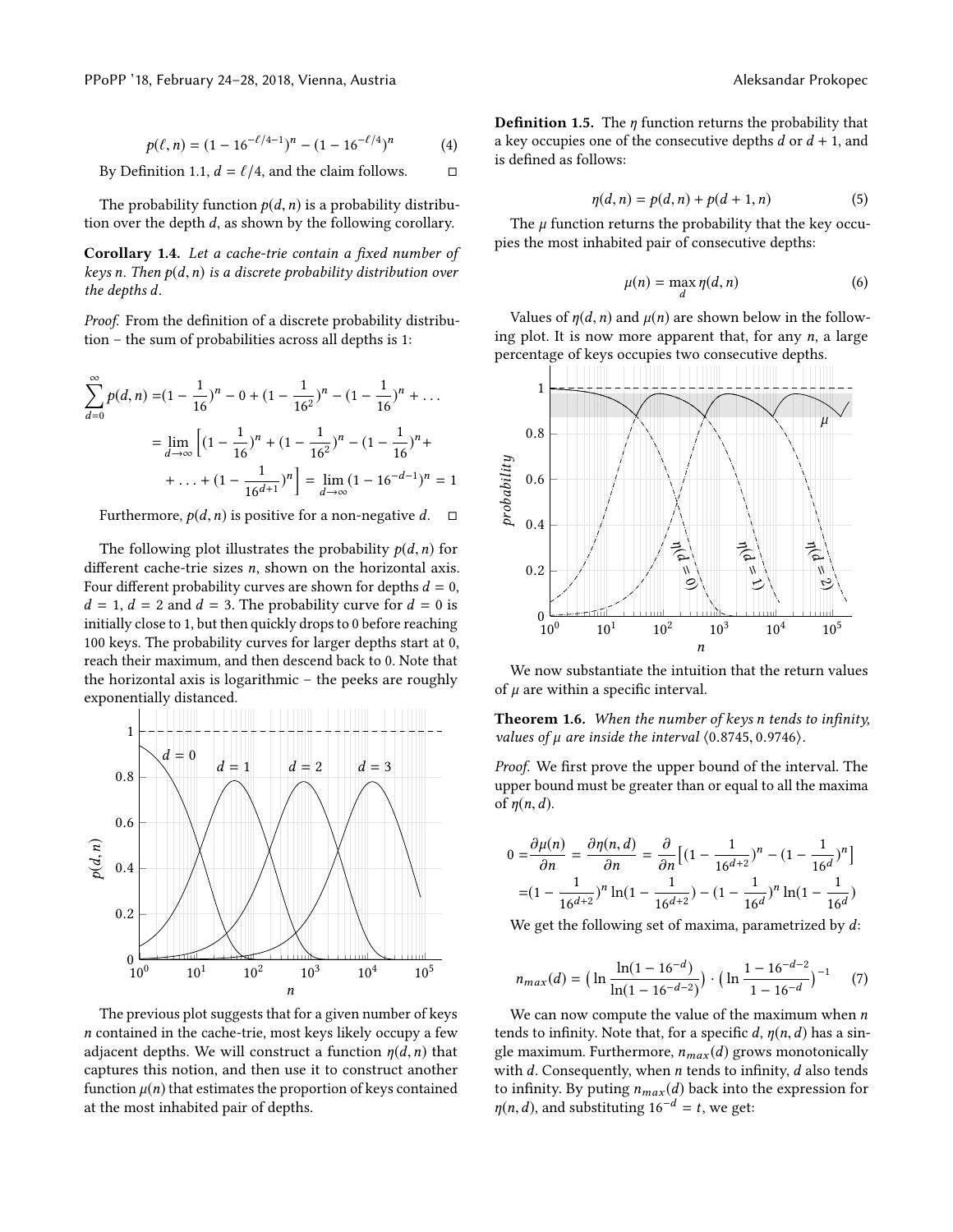$$
\mu_{upper} = \lim_{t \to 0} \left(1 - \frac{t}{256}\right)^{n_{max}(t)} - \left(1 - t\right)^{n_{max}(t)} \tag{8}
$$

This limit can be easily simplified (we do not show the steps for brevity), and we get the following upper bound:

$$
\mu_{upper} = 2^{-8/255} - 2^{-2048/255} = 0.9746 \tag{9}
$$

The upper bound is in itself not extremely useful, since we know that  $\mu \leq 1$ . The lower bound is more important, since it mandates the minimum proportion of keys that are close to the cache. As seen in the earlier plot for  $\mu(n)$ , the minimums occur when two  $\eta(n, d)$  curves meet for two adjacent depths d. The number of keys n for which this happens is the solution to the following equation:

$$
\eta(n, d+1) = \eta(n, d)
$$
  

$$
(1 - 16^{-d-3})^n - (1 - 16^{-d-1})^n = (1 - 16^{-d-2})^n - (1 - 16^{-d})^n
$$

This equation does not have an algebraic solution. Fortunately, we are only interested in how  $\eta$  behaves asymptotically for large d. Substituting  $x = n \cdot 16^{-d}$ , we get:

$$
\lim_{d \to \infty} \eta(n, d+1) = \lim_{d \to \infty} \eta(n, d)
$$

$$
\left[ \sqrt[16^3]{\frac{1}{e}} \right]^x - \left[ \sqrt[16^1]{\frac{1}{e}} \right]^x = \left[ \sqrt[16^2]{\frac{1}{e}} \right]^x - \left[ \frac{1}{e} \right]^x
$$

.<br>This equation also does not have an algebraic solution, but we got rid of d, so we can solve it numerically. The solution  $x_0 \doteq 34.315$  gives us the following lower bound:

$$
\mu_{lower} = \lim_{d \to \infty} \eta(x_0 \cdot 16^d, d) = 0.874553 \tag{10}
$$

The solution given above is approximate, but it can be made arbitrarily precise, and is greater than  $0.8745$ .  $□$ 

Theorem [1.6](#page-1-0) implies that there always exists a depth d such that a large percentage of the keys occupies the depth  $d$  or  $d + 1$ . If the cache data structure targets this depth, then lookups and updates for those keys take  $O(1)$  time. However, this does not yet prove the  $O(1)$  bound on the expected running time – it is possible that some small percentage of keys are a non-costant number of levels deeper than the cache. In what follows, we prove that this is not the case – all the remaining keys are expected to occupy depths that are at most a constant number of levels away from the cache, regardless of the total number of keys n.

<span id="page-2-0"></span>Lemma 1.7. The following sum:

$$
S_1(t) = \sum_{j=1}^{t} (1 - 16^{-j})^{16^t}
$$
 (11)

converges and is less than  $\frac{1}{e-1}$  when t tends to infinity.

Proof. To show this, we inspect the final term of the sum, and conclude that it converges to  $\frac{1}{e}$  for large t. We then bound<br>the sum with a geometric series the sum with a geometric series.

$$
\lim_{t \to \infty} S_1(t) = \lim_{t \to \infty} \sum_{j=1}^t (1 - 16^{-j})^{16^t}
$$
\n
$$
= \lim_{t \to \infty} \dots + (1 - 16^{-t+1})^{16^t} + (1 - 16^{-t})^{16^t}
$$
\n
$$
= \lim_{t \to \infty} \dots + (1 - 16^{-t+1})^{16^{t-1} \cdot 16} + (1 - 16^{-t})^{16^t}
$$
\n
$$
= \dots + \left(\frac{1}{e}\right)^{256} + \left(\frac{1}{e}\right)^{16} + \frac{1}{e}
$$
\n
$$
< \dots + \left(\frac{1}{e}\right)^4 + \left(\frac{1}{e}\right)^3 + \left(\frac{1}{e}\right)^2 + \frac{1}{e}
$$
\n
$$
= \frac{1}{e - 1}
$$

□

<span id="page-2-1"></span>Lemma 1.8. The following sum:

$$
S_2(t) = \sum_{j=\log_{16} n}^{\infty} \left[ 1 - (1 - 16^{-j})^n \right]
$$
 (12)

converges and is less than  $\frac{1}{e-1}$  when n tends to infinity.

*Proof.* We rely on the limit when  $n$  tends to infinity to simplify the sum:

$$
\lim_{n \to \infty} S_2(t) = \lim_{n \to \infty} \sum_{k=1}^{\infty} \left[ 1 - (1 - 16^{-k - \log_{16} n})^n \right]
$$

$$
= \lim_{n \to \infty} \sum_{k=1}^{\infty} \left[ 1 - (1 - 16^{-k} \cdot 16^{-\log_{16} n})^{n \cdot 16^k \cdot 16^{-k}} \right]
$$

$$
= \sum_{k=1}^{\infty} 1 - \left(\frac{1}{e}\right)^{16^{-k}}
$$

We note that  $e^{-k}$  ≥ 1 –  $e^{-16^{-k}}$  when  $k > 0$ :

$$
e^{-k} \ge 1 - e^{-16^{-k}}
$$
  
\n
$$
e^{\log_{16} x} \ge 1 - e^{-x}
$$
  
\n
$$
k = -\log_{16} x
$$
  
\n
$$
k = -\log_{16} x
$$
  
\n
$$
k = \log_{16} x
$$
  
\n
$$
x \ge (1 - e^{-x})^{\ln 16}
$$

The upper bound for  $S_2$  follows:

$$
\lim_{n \to \infty} S_2(t) \le \sum_{k=1}^{\infty} e^{-k} = \frac{1}{e-1}
$$
\n(13)

<span id="page-2-2"></span>Theorem 1.9. In a cache-trie that contains n keys, the expected depth of a key is bound by  $\Theta(\log n)$ . Moreover, the expected depth is exactly  $E[d](n) = \log_{16} n + O(1)$ .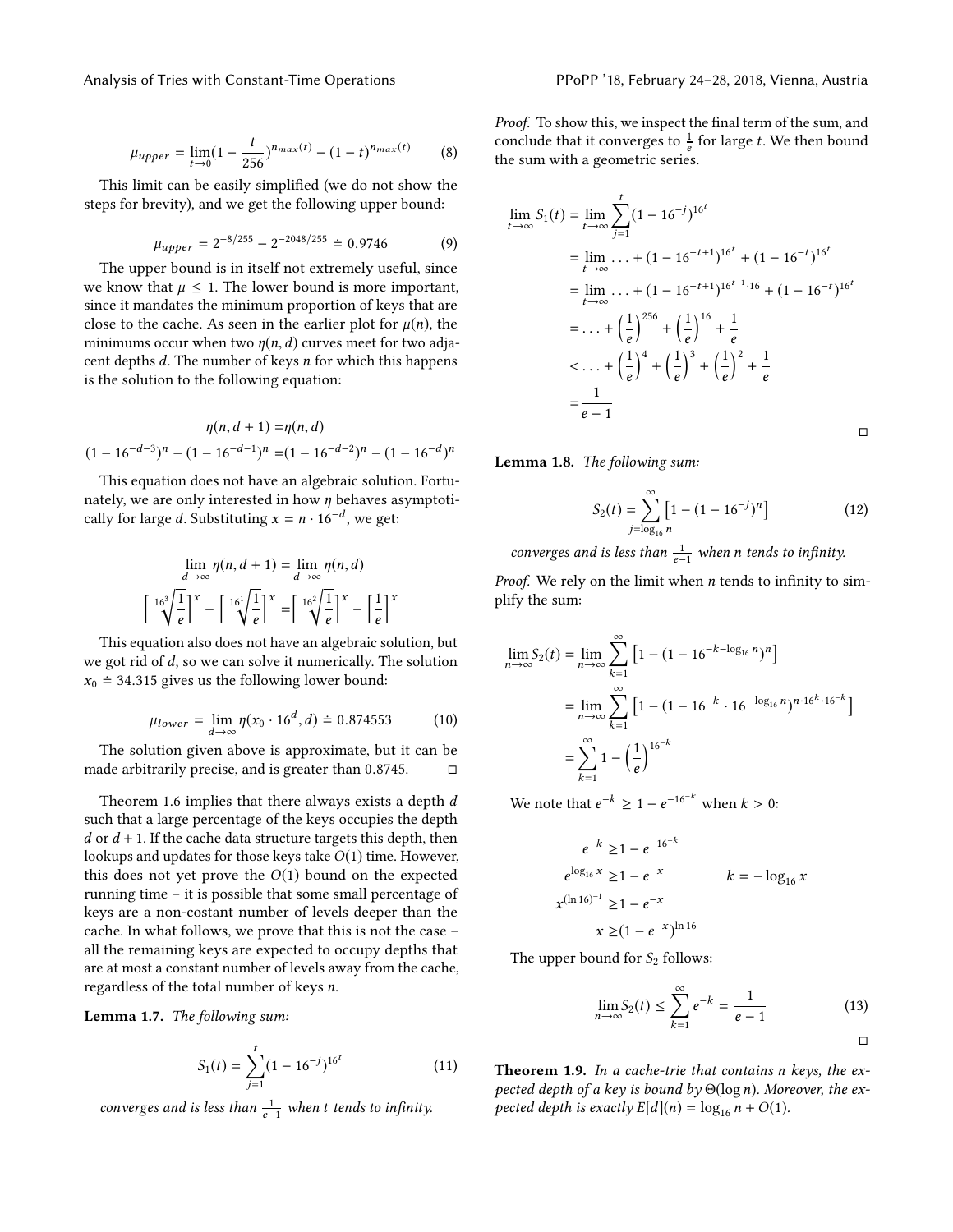Proof. From the definition of the expected value of a random variable, for a specific choice of  $n$ .

$$
E[d](n) = \sum_{d=0}^{\infty} d \cdot p(d, n)
$$
  
= 
$$
\sum_{d=0}^{\infty} d \cdot [(1 - 16^{-d-1})^n - (1 - 16^{-d})^n]
$$
  
= 
$$
0 \cdot p(0, n) + (1 - 16^{-2})^n - (1 - 16^{-1})^n
$$
  
+ 
$$
2 \cdot (1 - 16^{-3})^n - 2 \cdot (1 - 16^{-2})^n
$$
  
+ 
$$
3 \cdot (1 - 16^{-4})^n - 3 \cdot (1 - 16^{-3})^n + ...
$$
  
= 
$$
\lim_{d \to \infty} [d \cdot (1 - 16^{-d-1})^n + \sum_{j=1}^d (1 - 16^{-j})^n]
$$
  
= 
$$
\lim_{d \to \infty} \sum_{j=1}^d (1 - 16^{-d-1})^n - (1 - 16^{-j})^n
$$
  
= 
$$
\sum_{j=1}^{\infty} 1 - (1 - 16^{-j})^n
$$

We separate the last sum into two parts at  $j = \lceil \log_{16} n \rceil$ :

<span id="page-3-0"></span>
$$
E[d](n) = \sum_{j=1}^{\lceil \log_{16} n \rceil} \left[ 1 - (1 - 16^{-j})^n \right] + \sum_{j=\lceil \log_{16} n \rceil + 1}^{\infty} \left[ 1 - (1 - 16^{-j})^n \right] \tag{14}
$$

Consider the first sum, which consists of  $\lceil \log_{16} n \rceil$  terms. We use Lemma [1.7](#page-2-0) to compute the following lower bound for the expected depth, noting that the second sum in [\(14\)](#page-3-0) is always positive and cannot affect the lower bound:

<span id="page-3-1"></span>
$$
E[d](n) \ge \sum_{j=1}^{\lceil \log_{16} n \rceil} 1 - (1 - 16^{-j})^n \ge \log_{16} n - \frac{1}{e - 1} \tag{15}
$$

Coming back to [\(14\)](#page-3-0), the first sum is upper bound by [ $\log_{16} n$ ]. The second sum is less than  $(e-1)^{-1}$  by Lemma [1.8,](#page-2-1) resulting in the following upper bound:

<span id="page-3-2"></span>
$$
E[d](n) \leq \lceil \log_{16} n \rceil + \frac{1}{e - 1}
$$
 (16)  
d (16),  $E[d](n) = \log_{16} n + O(1)$  follows.  $\Box$ 

From (15) and (16), 
$$
E[d](n) = \log_{16} n + O(1)
$$
 follows.  $\Box$ 

<span id="page-3-3"></span>Theorem 1.10. For any cache-trie, the expected distance between the cache depth and the key depth is  $O(1)$ .

Proof. To emphasize the fact that we analyze the depths for a fixed number of keys  $n$ , we introduce a helper function  $\eta_n(d)$ , defined as follows:

$$
\eta_n(d) = \eta(n, d) \tag{17}
$$

We assume that the cache depth  $E[d_{cache}]$  is chosen through unbiased sampling process [1]. By definition, this implies an unbiased sampling process [\[1\]](#page-8-3). By definition, this implies that the expected sampled value  $E[d_{sample}]$  of the most inhabited depth pair d corresponds to the true value of the

most inhabited pair. The sampling strategy and the sample size influence the variance of the sample, but not its expected value.

$$
E[d_{cache}](n) = E[d_{sample}](n) = \underset{d \in \mathbb{N}_0}{\operatorname{argmax}} \ \eta_n(d) \tag{18}
$$

Therefore, the expected cache depth is equal to the true value of the most inhabited depth. It remains to show that the expected key depth  $E[d](n)$  is  $O(1)$  levels away from  $\argmax_d \eta_n(d)$ , i.e. the most inhabited depth pair. We will<br>show that the expected cache depth is at most a small number show that the expected cache depth is at most a small number of steps away from  $\log_{16} n$ . To do this, we consider how the function  $\eta_n(d)$  behaves around the value  $d = \log_{16}(n) - 2$ when  $n$  is large.

$$
\lim_{n \to \infty} \eta_n (\log_{16}(n) - 2) = \lim_{n \to \infty} \left[ (1 - \frac{1}{n})^n - (1 - \frac{256}{n})^{256^{-1} \cdot n \cdot 256} \right]
$$

$$
= \frac{1}{e} - \left( \frac{1}{e} \right)^{256} = \frac{1}{e}
$$

Now, consider the expression for the first derivative of  $\eta_n$ :

$$
\frac{\partial \eta_n(d)}{\partial d} = n \cdot (1 - 16^{-d-2})^{n-1} \cdot 16^{-d-2} \cdot \ln 16
$$

$$
- n \cdot (1 - 16^{-d})^{n-1} \cdot 16^{-d} \cdot \ln 16
$$

The first derivative of  $\eta_n(d)$  is positive at  $d = \log_{16}(n) - 2$ :

$$
\lim_{n \to \infty} \frac{\partial \eta_n(d)}{\partial d} \bigg|_{\log_{16}(n)-2} = \Big[\frac{1}{e} - 256 \cdot \left(\frac{1}{e}\right)^{256}\Big] \cdot \ln 16 > 0
$$

Similarly, we inspect  $\eta_n(d)$  at  $d = \log_{16} n$ :

$$
\lim_{n \to \infty} \eta_n(\log_{16} n) = \lim_{n \to \infty} \left[ \left( 1 - \frac{1}{256n} \right)^{256n \cdot 256^{-1}} - \left( 1 - \frac{1}{n} \right)^n \right]
$$

$$
= \left( \frac{1}{e} \right)^{256^{-1}} - \frac{1}{e} = 1 - \frac{1}{e}
$$

The first derivative is negative at  $d = \log_{16} n$ :

$$
\lim_{n \to \infty} \frac{\partial \eta_n(d)}{\partial d} \bigg|_{\log_{16} n} = \Big[\frac{1}{256} \cdot \Big(\frac{1}{e}\Big)^{256^{-1}} - \frac{1}{e}\Big] \cdot \ln 16 < 0
$$

We conclude that the value d for which  $\eta_n(d)$  achieves its maximum value must be within  $\langle \log_{16}(n) - 2, \log_{16} n \rangle$ , as illustrated by the following plot (for the purposes of illustration, we picked  $n = 1000$ , but the plot is similar for any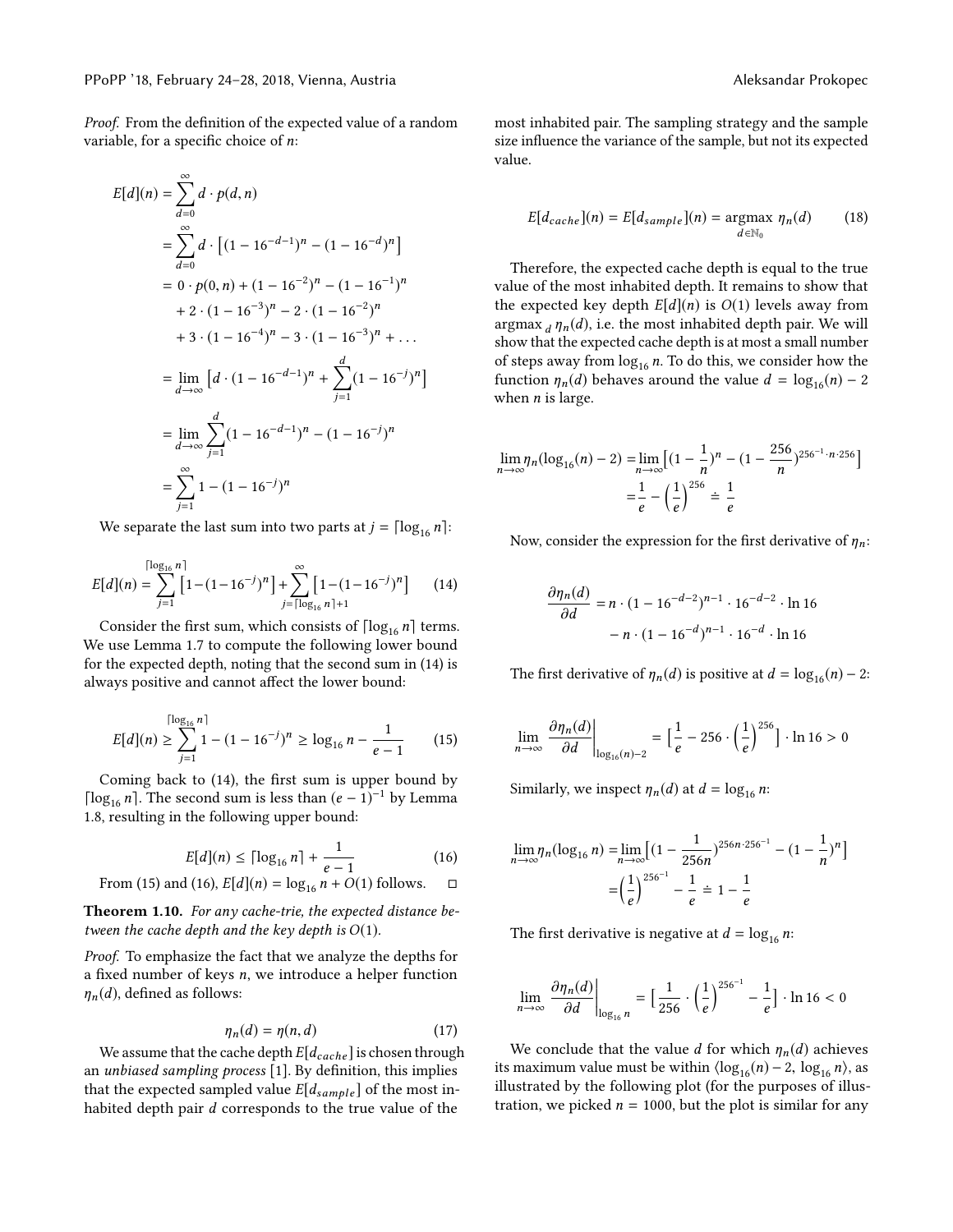choice of  $n$ ).



By Theorem [1.6,](#page-1-0)  $\mu(n) = \max_d \eta_n(d)$  must be within the in-<br>yeal (0.8745, 0.9746), which is above the values  $\frac{1}{4}$  and  $1-\frac{1}{4}$ terval  $(0.8745, 0.9746)$ , which is above the values  $\frac{1}{e}$  and  $1-\frac{1}{e}$ .<br>The most inhabited denth pair must therefore also be within The most inhabited depth pair must therefore also be within the same interval  $\langle \log_{16}(n) - 2, \log_{16} n \rangle$ . Consequently:

$$
\underset{d \in \mathbb{N}_0}{\operatorname{argmax}} \ \eta_n(d) = \log_{16}(n) + O(1) \tag{19}
$$

By Theorem [1.9,](#page-2-2) the key depth  $E[d](n)$  is  $log_{16}(n) + O(1)$ .<br>exercise  $E[d] \rightarrow \Gamma[d](n) + O(1)$ . Therefore,  $E[d_{cache}](n) = E[d](n) + O(1)$ .

Corollary 1.11. Expected execution time of cache-trie lookup, insert and remove operations is  $O(1)$ .

Proof. Direct consequence of the Theorem [1.10,](#page-3-3) and the fact that the cache-trie operations use the cache to find keys.  $\square$ 

Corollary 1.12 (Memory Footprint). The expected memory footprint of a cache-augmented cache-trie is  $O(n)$ .

Proof. Theorem [1.9](#page-2-2) implies that the expected path from the root the key is  $O(\log n)$ . Therefore, the expected memory footprint must be less than some complete 16-way tree of depth  $O(\log n)$ , which is  $O(n)$ . Furthermore, by Theorem [1.10,](#page-3-3) the cache-level is expected to be a constant number of levels away, so its expected memory footprint is  $O(n)$  by the same argument.  $\square$ argument. □

# 2 Correctness Proofs

We start by defining some preliminary notions, and then showing that cache-trie operations are safe. While proving safety, we develop sufficient foundation to easily show linearizability as well. After that, we show lock-freedom. The proofs assume the absence of the cache extension. We then prove that, by extending the cache-trie with the cache data structure, none of the previously proven properties change.

We start with some basic definitions.

Definition 2.1 (Data Types). A single node (SNode) is a node that holds a single key and a transactional marker txn. For a node sn that holds the key  $k$ , the relation  $key(sn, k)$  holds. An array node (ANode) is a node that contains a sequence of pointers to other nodes or null entries. A narrow array node contains 4 pointers or nulls. A wide array node contains 16 pointers or nulls. For an array node an, lenдth(an) is the number of pointers or nulls that it contains, and  $array(an, i)$ is the the entry at the index i. A frozen node (FNode) is a node that wraps an array node. For a frozen node  $fn$ , unwrap( $fn$ ) is the node that it wraps. A *frozen single node* (FSNode) is a marker that denotes that a single node should not be modified. A frozen vacant node (FVNode) is a marker that denotes that an array node pointer is empty, and should no longer be modified. An expansion node (ENode) is a node that denotes that a narrow array node must be replaced with a wide one, and it holds a narrow array node, and a corresponding wide array node. For an expansion node  $en$ ,  $unwrap(en)$  is the narrow array node that it points to. Every node  $n$  can be assigned to a level  $\ell$ , and this is denoted as  $n_{\ell}$ . Every node n can be additionally assigned to a sequence of bits  $p$ , and this is denoted as  $n_{\ell, p}$ .

**Definition 2.2** (Child Node). For an array node  $an_\ell$  at level  $\ell$  and an index i, the pointer child(an, i) is defined as follows:

$$
child(an, i) = \begin{cases} null & array(an, i) \in \{null\} \\ cn & cn = array(an, i) \in \text{ANode} \\ unwrap(fn) & fn = array(an, i) \in \text{FNode} \\ unwrap(en) & en = array(an, i) \in \text{ENode} \\ null & array(an, i) \in \text{FVNode} \end{cases}
$$
(20)

For convenience, we overload the child relation for keys k. For an array node an<sub>ℓ</sub> at level  $\ell$  and a key  $k$ , the pointer  $for Key(an_\ell, k)$  is defined as:

$$
for Key(an_{\ell}, k) = array(an_{\ell}, (h>>\ell) \text{ mod } length(an_{\ell}))
$$
  
(21)  
where  $h = hash(k)$ .

For an array node *an* and a key  $k$ , the pointer *child*(*an*,  $k$ ) is defined as:

$$
child(an, k) = \begin{cases} null & \text{for} Key(an, k) \in \{\text{null}\} \\ cn & \text{cn} = \text{for} Key(an, k) \in \text{ANode} \\ unwrap(fn) & \text{fn} = \text{for} Key(an, k) \in \text{FNode} \\ unwrap(en) & \text{en} = \text{for} Key(an, k) \in \text{FNode} \\ null & \text{for} Key(an, k) \in \text{FVNode} \end{cases}
$$
(22)

Definition 2.3 (Cache-Trie). A cache-trie is a pointer root to a wide array node. A cache-trie state S is the configuration of nodes reachable from the root by following the pointers of the nodes. A key  $k$  is contained in the state  $\mathbb S$  if and only if a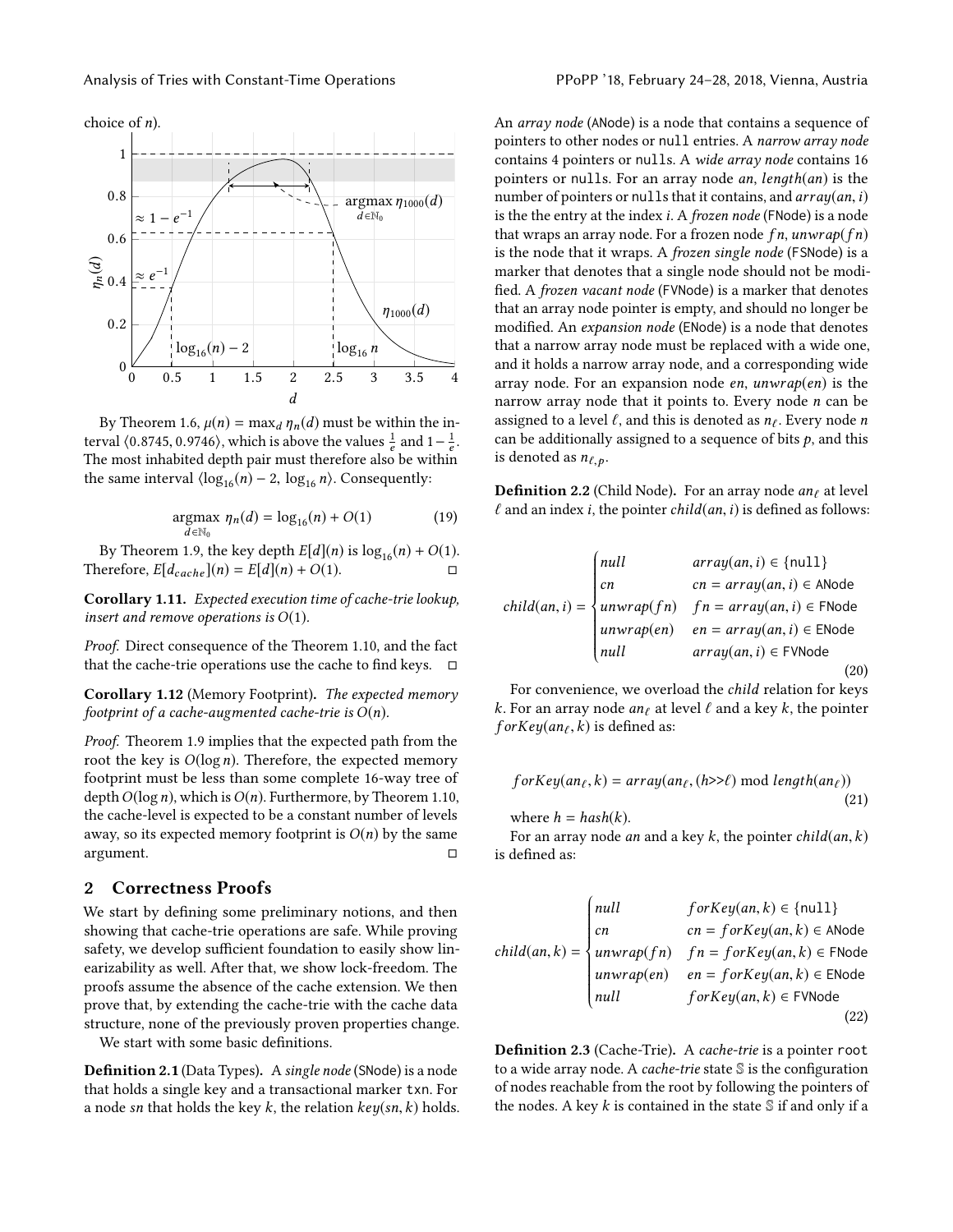single node sn with the key  $k$  is reachable in the corresponding configuration. We define the relation  $hasKey(an, k)$  for a node *n* and the key  $k$  as follows:

$$
hasKey(an, k) \Leftrightarrow \begin{cases} sn = child(an, k) \in \text{SNode} \land key(sn) = k \\ cn = child(an, k) \in \text{ANode} \land hasKey(cn, k) \end{cases} \tag{23}
$$

**Definition 2.4** (Validity). Let  $\epsilon$  denote an empty sequence of bits, and  $a_n x, y$  denote an ANode. A cache-trie that respects the following invariants is called valid:

**INV1** root =  $an_{0,\epsilon} \in$  ANode  $\wedge length(root) = 16$ **INV2** child(an<sub>ℓ, p</sub>, i) ∈ {an<sub>ℓ+4,p</sub>,<sub>i</sub>, null}∪ SNode<br>**INV3** child(an↓, \_i) = sn ∈ SNode ⇔ hash(key(s **INV3** child $(an_{\ell,p},i) = sn \in$  SNode  $\Leftrightarrow hash(key(sn)) = p \cdot i \cdot s$ 

Definition 2.5 (Abstract Set). An abstract set A is a mapping  $A : K \to \{\top, \bot\}$ , where K is the set of all keys, and which is true for the keys that are present in the abstract set. Abstract set operations are:

- $lookup(A, k) = \top \Leftrightarrow k \in \mathbb{A}$
- insert $(A, k) = A' : k \in A' \land \forall k', k' \in A \Rightarrow k' \in A'$ <br>• remove( $A \models b = A' \cdot k' \notin A' \land \forall k' + k \not k' \in A$
- remove $(A, k) = A' : k' \notin A' \land \forall k' \neq k, k' \in A \Rightarrow k' \in A'$  $' \in \mathbb{A}'$

**Definition 2.6** (Consistency). A cache-trie state  $\mathbb{S}$  is consistent with an abstract set A if and only if  $\forall k, k \in \mathbb{A} \Leftrightarrow$  $hasKey(root, k)$ . The cache-trie lookup on the state  $\mathcal S$  is consistent with an abstract set lookup if and only if for all keys k it returns the value *lookup*( $\mathbb{A}, k$ ), where  $\mathbb{A}$  is consistent with S. The cache-trie insert and remove on the state S are consistent with an abstract set insert and remove, respectively, if an only if for all keys  $k$  they change the cache-trie to a new state  $\mathbb{S}'$  , such that  $\mathbb{S}$  is consistent with an abstract set  $\mathbb{A},$  and  $\mathbb{S}'$ is consistent with an abstract set  $\mathbb{A}'$ , and insert $(\mathbb{A}, k) = \mathbb{A}'$ , and remove( $\mathbb{A} \mid k$ ) –  $\mathbb{A}'$ , respectively and  $remove(\mathbb{A}, k) = \mathbb{A}'$ , respectively.

Now that we have the basic definitions in place, we can state and prove the safety property.

<span id="page-5-5"></span>**Theorem 2.7** (Safety). At all times t, a cache-trie is valid and consistent with some abstract set A. Cache-trie operations are always consistent with abstract set operations.

Before proving this theorem, we state and prove several lemmas.

Definition 2.8 (Frozen Nodes). A single node sn is frozen if its txn field is set to FSNode. The FVNode is always frozen. An array node an is frozen if all entries point to frozen nodes.

<span id="page-5-0"></span>Lemma 2.9 (Single Transaction Change). A single node's txn field is initially set to NoTxn, and changes its value at most once.

Proof. By inspecting the source code, we see that every SNode is created with txn set to NoTxn, and every CAS on txn has NoTxn as the expected value. The claim follows.  $\hfill \Box$ 

<span id="page-5-4"></span>Lemma 2.10 (End of Life). If an array node an is frozen at some time  $t_0$ , then  $\forall t > t_0$  none of the entries of an change their value. If a single node sn gets removed from its parent at some time  $t_0$ , then its txn field was not set to NoTxn at time  $t_0$ .

*Proof.* From the definition of a frozen array node, at  $t_0$  all of its entries must be either a FVNode, FNode or an SNode with the txn field set to FSNode. Next, note that assignments to array node entries occur in CAS instructions. By inspecting these CAS instructions in the pseudocode, we can see that the expected value is never FVNode or FNode. Finally, note that when the expected value is an SNode sn (lines [17,](#page-9-0) [32](#page-9-1) and [37](#page-9-2) in Figure [3\)](#page-9-3), the new value for the respective CAS is equal to sn's txn field. Assume that such a CAS succeeds. By Lemma [2.9,](#page-5-0) txn must be FSNode, since it can change at most once. That is a contradiction, since none of those CAS instructions has FSNode as the expected value. The argument applies inductively if an points to nested ANodes.

For the claim about the single node sn, note that only the CAS instructions in lines [17,](#page-9-0) [32,](#page-9-1) and [37](#page-9-2) of Figure [3,](#page-9-3) and the CAS in line [20](#page-10-0) of Figure [4,](#page-10-1) remove a single node from its parent. All of those instructions first check, that txn is not set to NoTxn. From Lemma [2.9,](#page-5-0) txn could not have changed back to NoTxn after the check, so the claim follows. □

<span id="page-5-1"></span>Lemma 2.11 (Freezing). Let a call to the freeze subroutine return at some time  $t_0$ . Then, the array node passed to freeze is frozen at time  $t_0$ .

Proof. Assume that the claim holds inductively for every nested ANode, and observe an entry at a particular index i. By analyzing the different cases, we see that the index  $i$  gets changed at the end of the loop iteration in freeze only if the respective entry is frozen. Hence, by the time that the loop in freeze completes, the respective array node is frozen.  $□$ 

<span id="page-5-2"></span>Lemma 2.12 (Unreachable Frozen Nodes). Let some CAS instruction make an array node an unreachable at time  $t_0$ . Then, that an was frozen at time  $t_0$ .

Proof. The CAS instruction that makes an array node unreachable is in line [7](#page-10-2) of the completeExpansion subroutine in Figure [4.](#page-10-1) From Lemma [2.11,](#page-5-1) we know that the expected value of the CAS instruction in line [7](#page-10-2) is a frozen node.  $□$ 

<span id="page-5-3"></span>Lemma 2.13 (Reachable Nodes). If at some time  $t_0$  a thread reads a node child from an array node an in line [4](#page-9-4) of Figure [2](#page-9-5) or in line [4](#page-9-6) of Figure [3,](#page-9-3) then child is reachable at  $t_0$ .

Proof. Assume the opposite – that the node child is not reachable at  $t_0$ . Then, by Lemma [2.12,](#page-5-2) an was frozen at  $t_0$ . But that is a contradiction, since at  $t_0$  the thread read an array node,<br>not an ENode not an FNode.

<span id="page-5-6"></span>Lemma 2.14 (Presence). If a thread reads a single node sn at some time  $t_0$  from an array node an, in line [4](#page-9-4) of Figure [2](#page-9-5) or in line [4](#page-9-6) of Figure [3.](#page-9-3) then the relation has $Key(root, key(sn))$ holds at the time  $t_0$ .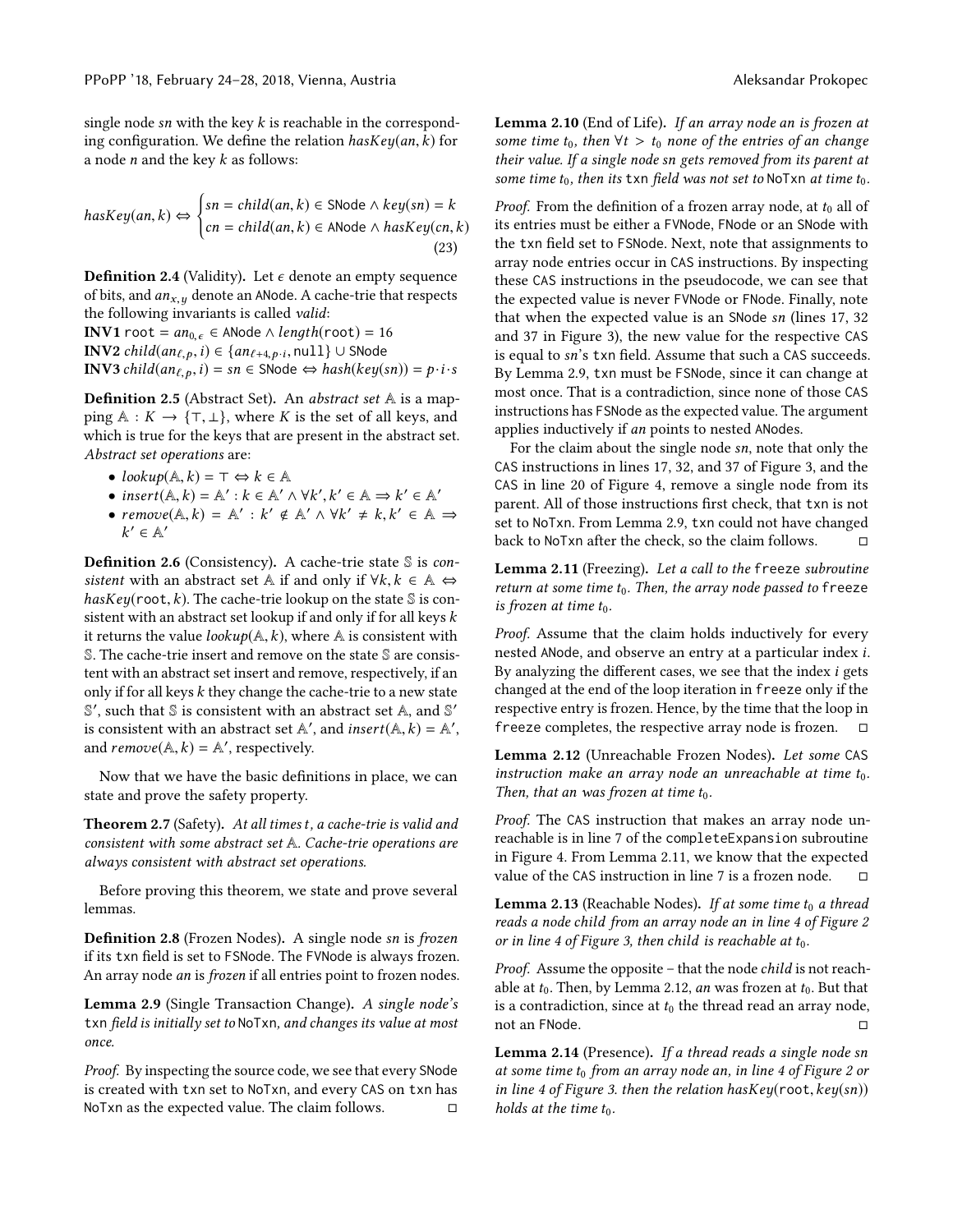Proof. From Lemma [2.13,](#page-5-3) we know that the single node sn was reachable at time  $t_0$ . The claim follows from the definition of the  $hasKey$  relation.

**Definition 2.15** (Path). A path  $\pi(h)$  for some hash-code h is a sequence of nodes from the root to a leaf, such that:

- The first node in the path is  $an_{0,\epsilon}$  = root.
- $\forall an_{\ell, p} \in \pi(h)$ , if  $h = p \cdot i \cdot s$  and child(an, i) = cn, then the next element of the path is cn.
- $\forall an_{\ell,p} \in \pi(h)$ , if  $h = p \cdot i \cdot s$  and child(an, i) = null, then an is the last element of the path.

<span id="page-6-0"></span>Lemma 2.16 (Path Form). Let the cache-trie be in a valid state S. The path  $\pi(h)$  for some hash-code  $h = i_0 \cdot i_1 \cdot \ldots \cdot i_n \cdot s$ is finite and has the form  $an_{0,\epsilon}an_{4,i_0} \ldots an_{4n,i_0 \ldots i_n}x$ , where <br>x is either empty or sn  $\epsilon$  SNode x is either empty or  $sn \in$  SNode.

Proof. Directly from the definition and the invariants of the valid cache-trie state. □

<span id="page-6-1"></span>**Lemma 2.17** (Absence I). Let hash(k) =  $p \cdot i \cdot s$  for some key k. Assume that at some time  $t_0$  a thread is searching for a key k and it reads null from an array node an $_{\ell,p}$  in line [4](#page-9-4) of Figure [2](#page-9-5) or in line [4](#page-9-6) of Figure [3.](#page-9-3) Then has $Key(root, k)$  does not hold at time  $t_0$ .

Proof. By the inductive hypothesis, cache-trie was valid and consistent at the time  $t_0$ . By Lemma [2.13,](#page-5-3)  $an_{\ell, p}$  is reachable at time  $t_0$ . Now, consider the path  $an_{0,\epsilon} \rightarrow an_{4,i_0} \rightarrow \ldots \rightarrow$  $an_{\ell,p}$  consisting of nodes that the thread traversed while searching for k, where  $hash(k) = i_0 \cdot i_1 \cdot \ldots \cdot i_n \cdot s = p \cdot s$ . By Lemma [2.13,](#page-5-3) none of those nodes could have been removed from the cache-trie between the time they were read and the time  $t_0$ . Therefore, by Lemma [2.16,](#page-6-0) if the cache-trie state contains the key  $k$ , then the path to the respective single node sn should have the prefix  $an_{0,\epsilon} \rightarrow \ldots \rightarrow an_{\ell,p}$ . To show this, assume by contradiction that there is a key sn that does not have this path prefix. This assumption violates the inductive hypothesis that the cache-trie is valid and consistent.  $□$ 

<span id="page-6-3"></span>**Lemma 2.18** (Absence II). Assume that at some time  $t_0$  a thread is searching for a key k and it reads single node  $\mathsf{sn}$  such that  $k \neq \text{key}(sn)$ . Then, the relation hasKey(root, k) does not hold at  $t_0$ .

Proof. Similar to Lemma [2.17.](#page-6-1) □

<span id="page-6-2"></span>Lemma 2.19 (Fastening). Assume that the cache-trie is valid and consistent with some abstract set.

1. Assume that the CAS instruction in line [32](#page-9-1) (Figure [3\)](#page-9-3) succeeds with the expected value old at some time  $t_1$ after old was read from the entry pos of the array node cur in line [4](#page-9-6) at time  $t_0 < t_1$ . Then,  $\forall t \in \langle t_0, t_1 \rangle$ , the relation hasKey(root, <sup>k</sup>) does not hold.

Otherwise, if the CAS instruction in line [32](#page-9-1) does not succeed, then there is a duration  $\delta > 0$ , such that during  $\langle t_0, t_0 + \delta \rangle$  the relation hasKey(root, k) does not hold,

but at  $t_0 + \delta$  it holds. At  $t_0 + \delta$  either the CAS in line [37](#page-9-2) (Figure [3\)](#page-9-3) or the CAS in line [20](#page-10-0) (Figure [4\)](#page-10-1) succeeds.

2. Assume that the CAS instruction in line [17](#page-9-0) (Figure [3\)](#page-9-3) succeeds with the expected value old at some time  $t_1$ after old was read from the entry pos of the array node cur in line [4](#page-9-6) at time  $t_0 < t_1$ . Then,  $\forall t \in \langle t_0, t_1 \rangle$ , the relation hasKey(root, <sup>k</sup>) holds.

Otherwise, if the CAS instruction in line [17](#page-9-0) does not succeed, then there is a duration  $\delta > 0$ , such that during  $\langle t_0,t_0 + \delta \rangle$  the relation hasKey(root, k) holds, and continues to hold after  $t_0 + \delta$ , but old is not reachable at  $t_0 + \delta$ . At  $t_0 + \delta$  either the CAS in line [37](#page-9-2) (Figure [3\)](#page-9-3) or the CAS in line [20](#page-10-0) (Figure [4\)](#page-10-1) succeeds.

3. Assume that the CAS instruction in line [7](#page-9-7) (Figure [3\)](#page-9-3) succeeds with the expected value null at some time  $t_1$  after old was read from the entry pos of the array node cur in line [4](#page-9-6) at time  $t_0 < t_1$ . Then, there exists some duration  $\delta > 0$  such that  $\forall t \in \langle t_1 - \delta, t_1 \rangle$ , the relation hasKey(root, <sup>k</sup>) does not hold.

Proof. We proceed casewise:

- 1. By Lemma [2.13,](#page-5-3) we know that cur was reachable at time  $t_0$ . First assume that the CAS in line [32](#page-9-1) was successful. Then, the txn field of old must have been set to the same value that CAS succeeded with. By Lemma [2.9,](#page-5-0) we know that this was the only value that was ever written to txn. The conclusion is that old was at the position cur[pos] during the interval  $\langle t_0, t_1 \rangle$ . Furthermore, by Lemma [2.16,](#page-6-0) old is the only single node in the cache-trie that could hold the key k. Since we check that old.key is not equal k, the conclusion is that hasKey(root, k) does not hold during  $\langle t_0, t_1 \rangle$ . Now assume that the CAS in line [32](#page-9-1) was not successful. This means that some other thread helped by committing the txn value. In other words, there was at least one other CAS instruction that changed cur[pos] between the CAS in line [31](#page-9-8) and the CAS in line [32.](#page-9-1) By Lemma [2.10,](#page-5-4) the first such CAS instruction must have been in line [37](#page-9-2) (Figure [3\)](#page-9-3) or in line [20](#page-10-0) (Figure [4\)](#page-10-1).
- 2. The reasoning is similar as in the previous case the old node must have been present during  $\langle t_0, t_1 \rangle$ . This time, since we checked that old.key is equal to k, hasKey(root, k) holds during  $\langle t_0, t_1 \rangle$ . Again, if the CAS was not successful, then it means that some other thread helped in commiting the transaction during  $\langle t_0,t_1\rangle$ .
- 3. Since the CAS in line [7](#page-9-7) succeeded, the entry cur[pos] was null during  $\langle t_1 - \delta, t_1 \rangle$ . Note that the node cur was reachable during  $\langle t_0, t_1 \rangle$ , since it was not frozen (Lemmas [2.10](#page-5-4) and [2.12\)](#page-5-2). Therefore, by Lemma [2.16,](#page-6-0) the single node with a key k can only appear at cur[pos], and the claim follows.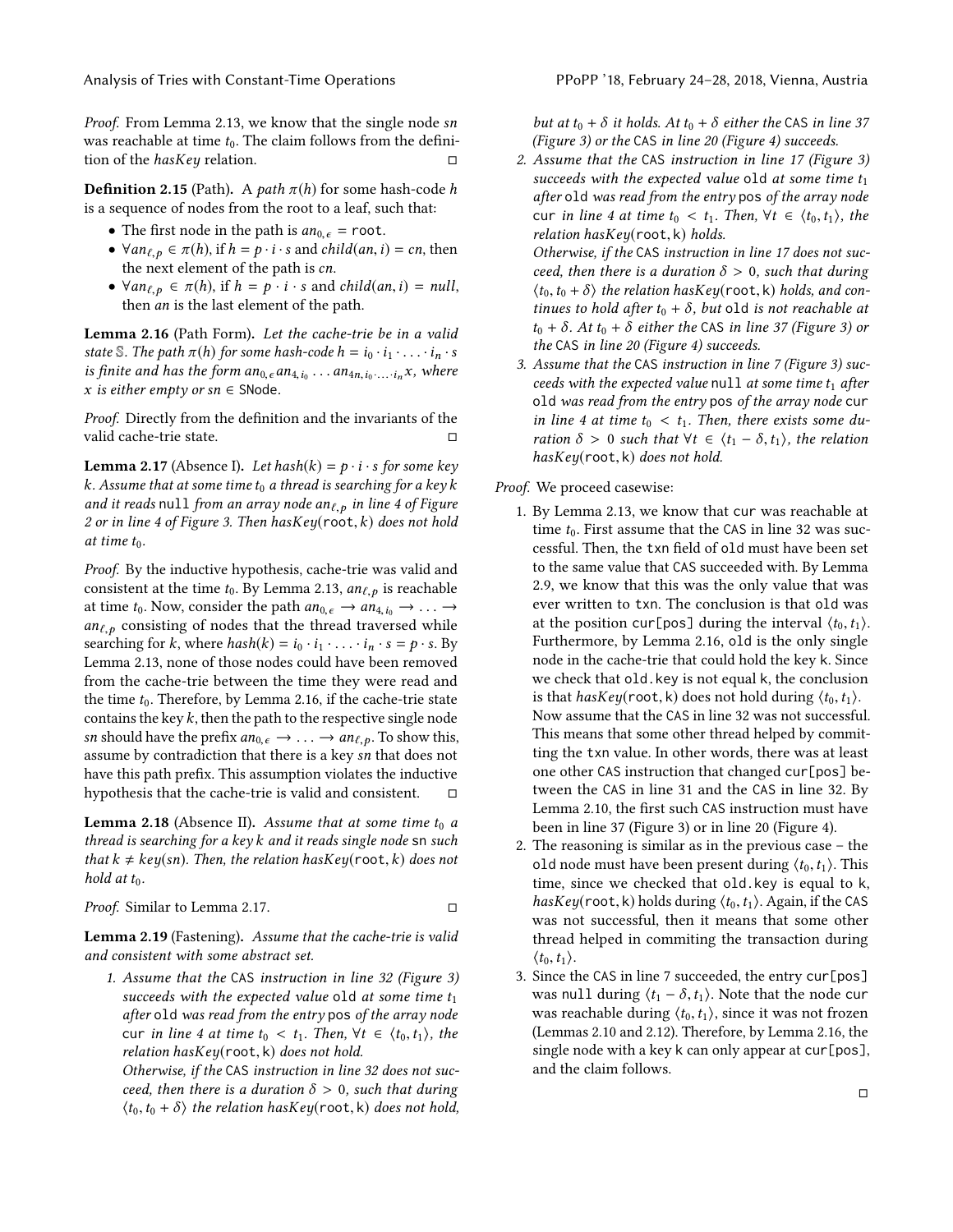PPoPP '18, February 24–28, 2018, Vienna, Austria Aleksandar Prokopec

<span id="page-7-0"></span>Lemma 2.20 (Consistency Changes). Assume that the cachetrie is valid and consistent with some abstract set A. Then, CAS instructions from Lemma [2.19](#page-6-2) induce a change into a valid state that is consistent with the abstract set semantics.

Proof. Follows directly from Lemma [2.19](#page-6-2) and the definition of consistency. □

<span id="page-7-1"></span>Lemma 2.21 (Housekeeping). Let the cache-trie be valid and consistent with some abstract set A. Assume that one of the CAS instructions in lines [16,](#page-9-9) [23,](#page-9-10) and [31](#page-9-8) of Figure [3,](#page-9-3) or in lines [5,](#page-10-3) [7,](#page-10-2) [14,](#page-10-4) [18,](#page-10-5) and [18](#page-10-5) of Figure [4,](#page-10-1) succeed. Then, the cache-trie remains valid and consistent with A after those instructions succeed.

Proof. From the definition of the  $hasKey$  relation, it is straightforward to see that node of these CAS instructions are statechanging. □

<span id="page-7-2"></span>Corollary 2.22 (Invariant Preservation). Cache-trie invariants are always preserved.

Proof. From Lemmas [2.20](#page-7-0) and [2.21.](#page-7-1) □

Proof of Theorem [2.7.](#page-5-5) From Lemmas [2.14,](#page-5-6) [2.17,](#page-6-1) [2.18,](#page-6-3) [2.20](#page-7-0) and [2.21,](#page-7-1) and Corollary [2.22.](#page-7-2)  $□$ 

<span id="page-7-9"></span>Theorem 2.23 (Linearizability). The operations lookup and insert are linearizable.

Proof. An operation is linearizable if, from the perspective of all the threads in the system, there is a single point in time during the execution of that operation at which the cache-trie changes consistency.

We already identified the CAS instructions that change the consistency in Lemma [2.20.](#page-7-0) We also identified the CAS instructions that do not change the consistency in Lemma [2.21.](#page-7-1) It remains to show that during an execution of any operation, there is at most one successful state-changing CAS instruction that is consistent with the abstract set semantics of that operation. We consider all successful state-changing CAS instructions in insert, and show that they either induce a state-change of a concurrent operation, or they are the last successful state-changing CAS instructions in the current operation.

- It is easy to see that following a successful CAS in lines [7,](#page-9-7) [17,](#page-9-0) and [32](#page-9-1) (Figure [3\)](#page-9-3), the respective insert invocation ends in a finite number of steps without running any other CAS instruction.
- Successful CAS instructions in lines in line [37](#page-9-2) (Figure [3\)](#page-9-3) and [20](#page-10-0) (Figure [4\)](#page-10-1) induce a state-change in a concurrent insert operation, since they must occur after the successful CAS in lines [16](#page-9-9) or [31,](#page-9-8) and before the failed CAS in lines [17](#page-9-0) or [32,](#page-9-1) respectively.

Finally, note that no code path in insert ends the operation without at least one such successful CAS operation. □

<span id="page-7-5"></span>Theorem 2.24 (Lock-Freedom). The operations lookup and insert are lock-free.

<span id="page-7-3"></span>Lemma 2.25. In each operation, there is a finite number of steps between two CAS instructions, a CAS instruction and the entry point or a return point.

Proof. The only while loop in the pseudocode is in the freeze subroutine, which has a finite upper bound, and executes a CAS whenever it decreases its counter.

Assume, therefore, that there exists an infinite number of execution steps caused by recursion in insert. The recursion never decreases the cache-trie level, and retains the same level if and only if a CAS fails. We know from Lemma [2.16](#page-6-0) that each path in the cache-trie is finite, so the level cannot grow indefinitely. Thus, there cannot be an infinite number of execution steps without a CAS.  $□$ 

<span id="page-7-4"></span>**Lemma 2.26.** If any CAS instruction  $C_0$  fails, then there was a concurrent successful CAS instruction  $C_1$  on the same memory location that executed between the time  $t_r$  when the expected value for  $C_0$  was read, and the time  $t_0 > t_r$  when  $C_0$  failed.

Proof. This can be easily proven by examining all the CAS instructions and their expected values.  $□$ 

<span id="page-7-6"></span>Corollary 2.27. From Lemmas [2.25](#page-7-3) and [2.26,](#page-7-4) it follows that there is a finite number of execution steps between any two state changes.

A change in the cache-trie state does not imply a consistency change. For example, when some operation expands a narrow node into a wide node, the same set of keys remain in the cache-trie. We therefore need to bound the number of subsequent state changes that do not cause a consistency change – we will show that, eventually, a state change must also change the abstract set that the cache-trie is consistent with.

Definition 2.28 (Transaction Potential). Given a cache-trie in some state  $\mathcal{S}$ , the *transaction potential*  $P(\mathcal{S})$  is the number of single nodes whose txn field is set to NoTxn.

Definition 2.29 (Expansion Potential). Given a cache-trie in some state  $\mathcal{S}$ , the *expansion potential*  $E(\mathcal{S})$  is the number of narrow array nodes.

<span id="page-7-7"></span>Lemma 2.30. Non-consistency-changing CAS instructions always either decrease the expansion potential or decrease the transaction potential.

Proof. Straightforward, by enumerating the CASes. □

<span id="page-7-8"></span>Lemma 2.31. Consider the consistency-changing CAS instructions, and all CAS instructions that cause a decrease in  $P(\mathbb{S})$  +  $E(S)$ . There is a finite number of steps between two such instructions.

Proof. Assume that consistency-changing CAS instructions never occur. By inspecting the remaining state-changing CAS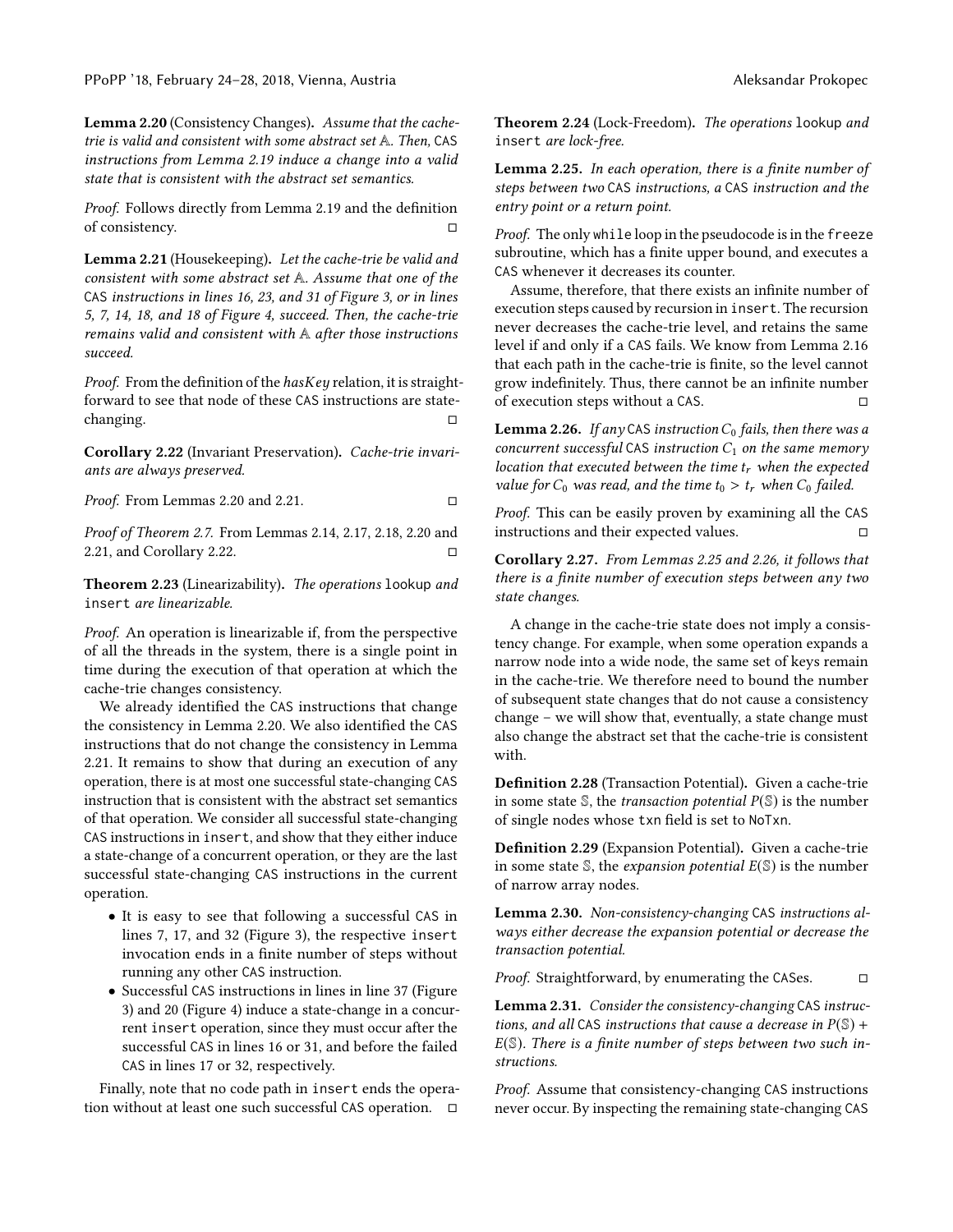instructions, we see that each of them either expands a node (i.e. decreases  $E(\mathbb{S})$ ) or it announces a transaction (i.e. decreases  $P(\mathbb{S})$ ). Therefore, after a finite number of steps,  $P(\mathbb{S})$ +  $E(S) = 0$ . This is a contradiction, since now a consistency-<br>changing CAS must occur. changing CAS must occur.

Proof of Theorem [2.24.](#page-7-5) From Corollary [2.27](#page-7-6) and Lemmas [2.30](#page-7-7) and [2.31](#page-7-8) – since in any cache-trie state, there is a finite number of unfinished transactions and narrow nodes, there is a finite number of steps between consistency changes. By Theorem [2.23,](#page-7-9) each consistency change corresponds to a completed operation. □

Definition 2.32 (Cache). A cache node is a node that holds a pointer to a parent cache, and an integer array for tracking cache misses. A *cache array* is an array of length  $2^{\ell} + 1$ , that contains a cache node at the index 0, and the remaining entriese are either SNodes or ANodes. We say that such a cache array is at level  $\ell$ . A cache is a pointer that is either null or points to a cache array.

<span id="page-8-4"></span>Lemma 2.33 (Cachee Level). A cache array at level  $\ell$  contains pointers to nodes that are either frozen or have txn different than NoTxn, or are reachable and at level  $\ell$  of the cache-trie (except at the index 0).

Proof. Consider the only write to the cache in line [13](#page-10-6) of Figure [7.](#page-10-7) The write is preceded by a check that the cache level corresponds the cachee level. Any SNode or ANode in the cache-trie that is made unreachable must be frozen by Lemma [2.12,](#page-5-2) and frozen nodes are never made reachable once they become unreachable. Therefore, a reachable node remains at level  $\ell$  of the cache.  $\Box$ 

Theorem 2.34 (Cache Safety). Both fast insert and fast lookup are consistent with the abstract set semantics. Moreover, fast insert and fast lookup are linearizable and lock-free.

Proof. We start by considering consistency. From Lemma [2.33,](#page-8-4) we know that a non-frozen node or a single node whose txn is different than NoTxn is reachable in the cache-trie.

Assume that the fast lookup or fast insert calls the normal lookup or insert, e.g. in line [39.](#page-10-8) Since the respective array node is reachable, safety and linearizability follow immediately by the same reasoning as Theorems [2.7](#page-5-5) and [2.23.](#page-7-9) Since the total number of execution steps is smaller compared to an execution in which the search started at the root, lockfreedom follows as well, by Theorem [2.24.](#page-7-5)

Assume that the fast lookup returns a value in line [31,](#page-10-9) or null in line [32](#page-10-10) of Figure [6.](#page-10-11) This is preceded by the read of the txn field at some time  $t_0$ , in line [29.](#page-10-12) Since txn is NoTxn at  $t_0$ , the corresponding node is reachable, and by Lemma [2.16,](#page-6-0) the relation hasKey must hold. Therefore, fast lookup is safe. The read of the txn field is the linearization point, so fast lookup is linearizable. Since it takes a finite number of steps to reach that point, fast lookup is also lock-free.

Finally, consider the case in which the node read from the cache is frozen or has txn different than NoTxn. In this case, a fast lookup or a fast insert both fall back to a normal, so all three properties hold, by Theorems [2.7,](#page-5-5) [2.23](#page-7-9) and [2.24.](#page-7-5)  $□$ 

# References

- <span id="page-8-3"></span>[1] W.G. Cochran. 1977. Sampling Techniques. Wiley.
- <span id="page-8-2"></span>[2] Aleksandar Prokopec. 2018. Cache-Tries: Concurrent Lock-Free Hash Tries with Constant Time Operations. (2018), 11.
- <span id="page-8-1"></span>[3] Aleksandar Prokopec, Phil Bagwell, and Martin Odersky. 2011. Lock-Free Resizeable Concurrent Tries. Springer Berlin Heidelberg, Berlin, Heidelberg, 156–170. [https://doi.org/10.1007/978-3-642-36036-7\\_11](https://doi.org/10.1007/978-3-642-36036-7_11)
- <span id="page-8-0"></span>[4] Aleksandar Prokopec, Nathan Grasso Bronson, Phil Bagwell, and Martin Odersky. 2012. Concurrent Tries with Efficient Non-blocking Snapshots. (2012), 151–160. <https://doi.org/10.1145/2145816.2145836>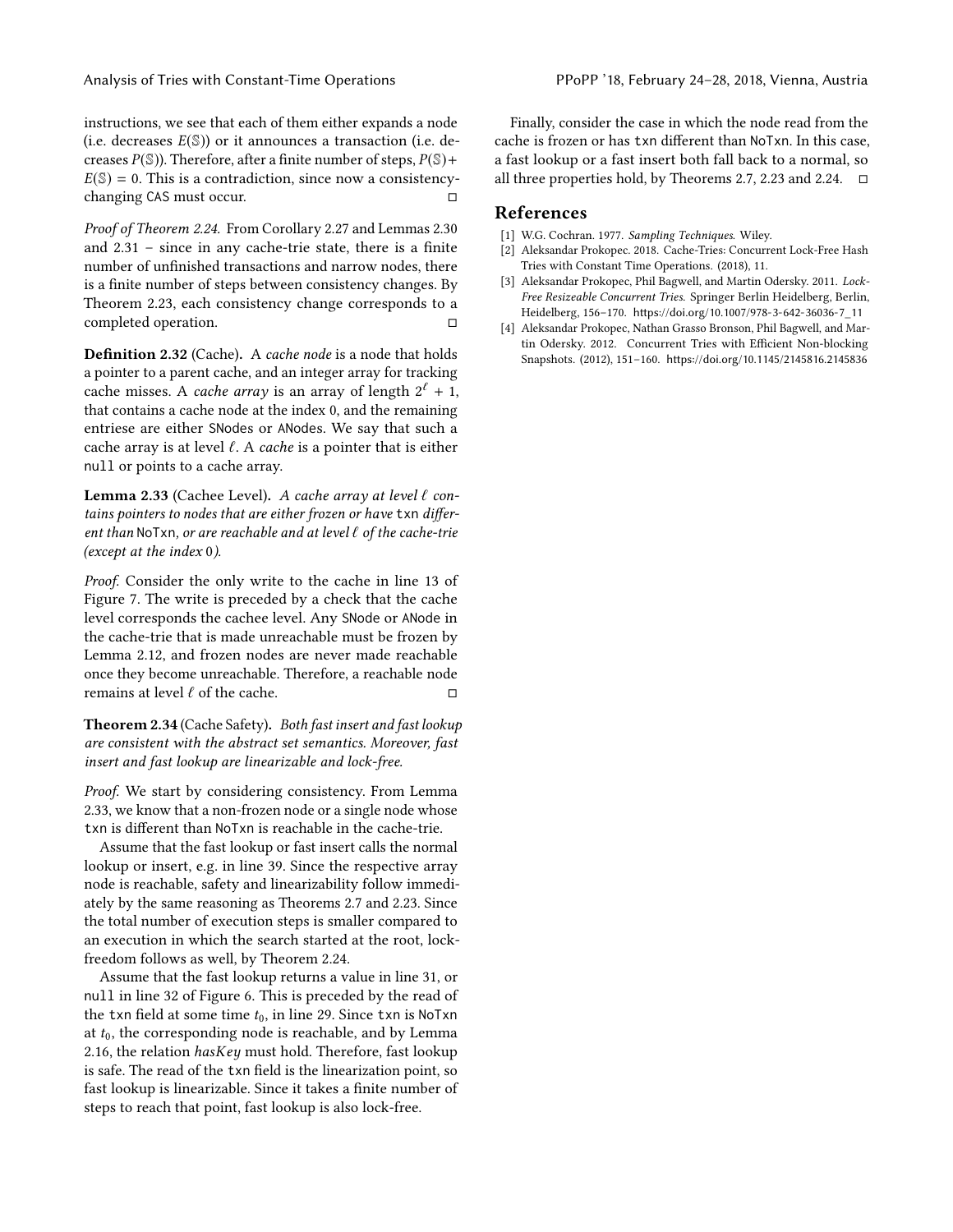| class SNode                 | class FNode                |
|-----------------------------|----------------------------|
| val hash: Int               | val frozen: Any            |
| val key: KeyType            |                            |
| <b>val</b> value: ValueType | class ENode                |
| var txn: Any                | val parent: ANode          |
|                             | val parentpos: Int         |
| type ANode = $Array$        | val narrow: ANode          |
|                             | val hash: Int              |
| val NoTxn                   | val level: Int             |
|                             | var wide: ANode            |
| val FSNode                  |                            |
|                             | class CacheTrie            |
| val FVNode                  | $val$ root = new ANode(16) |



<span id="page-9-5"></span><span id="page-9-4"></span>1 def lookup (key: KeyType, hash: Int, level: Int, cur : ANode ): ValueType **= val** pos **=** ( hash >>> level )⊙( cur . length - 1) **val** old **=** READ ( cur [ pos ]) **if** ( old **= = null** ∨ old **= =** FVNode ) **return null else if** ( old ∈ ANode ) **return** lookup (key, hash, level + 4, old) **else if** (old ∈ SNode) **if** ( old . key **= =** key ) **return** old . value **else return null else if** ( old ∈ ENode ) **val** an **=** old . narrow **return** lookup (key, has, level + 4, an) **else if** ( old ∈ FNode ) **return** lookup (key, hash, level + 4, old. frozen) 17 **def** lookup ( key : KeyType ): ValueType **=** 19 lookup (key, hash (key), 0, root)

#### Figure 2. Lookup Operation

## A Operation Pseudocode

This section contains the pseudocodes of the cache-trie operations. For a full discussion, we refer the readers to the corresponding paper [\[2\]](#page-8-2).

```
1 def insert (k: KeyType, v: ValueType, h: Int,
  2 lev: Int, cur: ANode, prev: ANode): Boolean =
  3 val pos = ( h >>> lev )⊙( cur . length - 1)
  4 val old = READ ( cur [ pos ])
  5 if ( old = = null )
  6 val \text{sn} = new \text{SNode}(h, k, v, NoTxn)7 if ( CAS ( cur [ pos ] , old , sn )) return true
  8 else return insert (k, v, h, lev, cur, prev)
  9 else if ( old ∈ ANode )
 10 return insert (k, v, h, lev + 4, old, cur)
 11 else if ( old ∈ SNode )
 12 val txn = READ ( old . txn )
 13 if ( txn = = NoTxn )
 14 if ( old . key = = key )
 15 val sn = new SNode(h, k, v, NoTxn)
 16 if (CAS ( old . txn, NoTxn, sn ) )
 17 CAS ( cur [pos ], old, sn)
 18 return true
          else return insert (k, v, h, lev, cur, prev)
 20 else if ( cur . length = = 4)
 21 val ppos = ( h >>> ( lev - 4)) ⊙( prev . length - 1)
22 val en = new ENode (prev, ppos, cur, h, lev)
23 if (CAS(prev[ppos], cur, en))<br>24 completeExpansion(en)
            completeExpansion (en)
25 val wide = READ ( en . wide )
26 return insert (k, v, h, lev, wide, prev)
 27 else return insert (k, v, h, lev, cur, prev)
 28 else
 29 val sn = new SNode(h, k, v, NoTxn)
 30 val an = createANode ( old , sn , lev + 4)
 31 if (CAS(old.txn, NoTxn, an))
 32 CAS ( cur [ pos ] , old , an )
 33 return true
 34 else return insert (k, v, h, lev, cur, prev)
 35 else if ( txn = = FSNode ) return false
 36 else
        CAS ( cur [ pos ], old, txn )
 38 return insert (k, v, h, lev, cur, prev)
 39 else if ( old ∈ ENode ) completeExpansion ( old )
 40 return false
 41
 42 def insert ( k : KeyType , v : ValueType ) =
 43 if (! insert (k , v , hash ( k ) , 0 , root , null ))
 44 insert (k, v)
```
<span id="page-9-8"></span><span id="page-9-2"></span><span id="page-9-1"></span>Figure 3. Insert Operation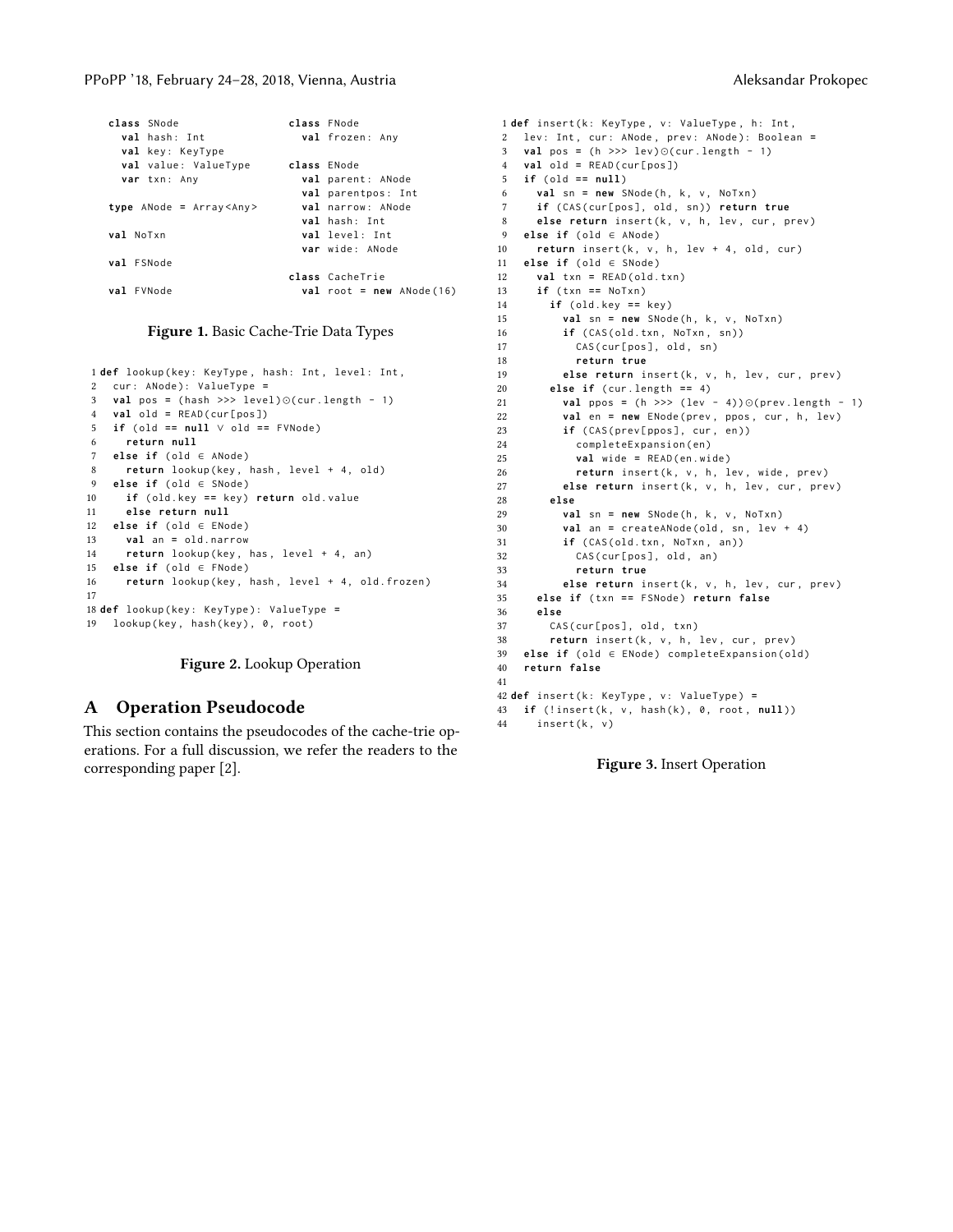#### Analysis of Tries with Constant-Time Operations PPoPP '18, February 24–28, 2018, Vienna, Austria

```
1 def completeExpansion ( en : ENode ) =
2 freeze (en. narrow)
3 var wide = new Array < Any >(16)
4 copy ( en . narrow , wide , en . level )
5 if (!CAS(en.wide, null, wide))
6 wide = READ ( en . wide )
7 CAS (en.parent [en.parentpos], en, wide)
 8
9 def freeze ( cur : ANode ) =
10 var i = 0
11 while (i < cur.length)
12 val node = READ ( cur [ i ])
13 if ( node = = null )
14 if (! CAS ( cur [ i ] , node , FVNode )) i -= 1
15 else if ( node ∈ SNode )
16 val txn = READ ( node . txn )
17 if ( txn = = NoTxn )
18 if (! CAS ( node . txn , NoTxn , FSNode )) i -= 1
19 else if (txn \neq FSNode)
20 CAS(cur[i], node, txn)
21 i -= 1
22 else if ( node ∈ ANode )
23 val fn = new FNode ( node )
24 CAS(cur[i], node, fn)
25 i -= 1
26 else if ( node ∈ FNode )
27 freeze ( node . frozen )
28 else if ( node ∈ ENode )
29 completeExpansion ( node )
30 i -= 1
31 i += 1
```
### <span id="page-10-5"></span><span id="page-10-0"></span>Figure 4. Freezing and Expansion

```
1 type Cache = Array < Any >
\overline{2}3 class CacheNode
4 val parent: Array <Any>
5 val misses: Array<Int>
 6
7 class CacheTrie
8 val root = new ANode (16)
9 var cacheHead : Cache = null
10
11 def createCache ( level : Int , parent : Cache ): Cache =
12 val cache = new Array (1 + (1 << level ))
13 val misses = new Array ( THROUGHPUT_FACTOR * #CPU )
14 cache [0] = new CacheNode (null , 8 , misses )
15 return cache
```
Figure 5. Cache Data Types and Helper Functions

```
1 def lookup (k: KeyType, hash: Int, lev: Int,
2 cur: ANode, lastCachee: Any, cacheLevel: Int) =
3 if ( lev = = cacheLevel )
4 inhabit (cache, cur, hash, lev)
5 val pos = position (cur, hash, lev)
     ...
9 else if ( old ∈ SNode )
10 if (lev ∉[cacheLevel, cacheLevel + 4])<br>11 recordCacheMiss()
       11 recordCacheMiss ()
12 if (lev + 4 == cacheLevel)<br>13 inhabit(cache, old, hash
        inhabit ( cache, old, hash, lev + 4)14 if ( old . key = = key )
     ...
16 return lookup (key, hash, level + 4, old. frozen)
17
18 def fastLookup ( k : KeyType ): ValueType =
19 \text{val } h = \text{hash}(k)20 var cache = READ ( cacheHead )
21 if (cache == null)<br>22 return lookup(k,
    return lookup (k, h, 0, root, null, -1)
23 val topLevel = countTrailingZeros ( cache . length - 1)
24 while (cache \neq null)
25 val pos = 1 + ( h⊙( cache . length - 2))
26 val cachee = READ ( cache [ pos ])
27 val level = countTrailingZeros ( cache . length - 1)
28 if ( cachee ∈ SNode )
29 val txn = READ ( old . txn )
30 if ( txn = = NoTxn )
31 if ( cachee . key = = k ) return cachee . value
32 else return null
33 else if ( cachee ∈ ANode )
34 val cpos = ( h >>> level )⊙( cachee . length - 1)
35 val old = READ ( cachee [ cpos ])
36 if ( old = = FVNode ∨ old ∈ FNode ) continue
37 if ( old ∈ SNode )
38 if (READ(old.txn) == FSNode) continue<br>39 return lookup(k, h, level, cachee, leve
        return lookup (k, h, level, cachee, level)
40 cache = cache [0]. parent
41 return lookup (k, h, 0, root, null, topLevel)
```
<span id="page-10-12"></span><span id="page-10-10"></span><span id="page-10-9"></span><span id="page-10-8"></span>Figure 6. Modified Lookup and the Fast Lookup Operation

```
1 def inhabit ( cache : Array [ AnyRef ] , nv : Any ,
2 hash: Int, cacheeLevel: Int) =
3 if ( cache = = null )
4 if ( cacheeLevel >= 12)
5 cache = createCache (8 , null )
6 CAS ( cacheHead , null , cache )
7 inhabit (cache, nv, hash, cacheeLevel)
8 else
9 val length = cache . length
10 val cacheLevel = countTrailingZeros ( length - 1)
11 if ( cacheLevel = = cacheeLevel )
12 val pos = 1 + (hash⊙(cache.length - 2))<br>13 WRTTF(cache[pos] nv)
        WRITE ( cache [ pos ], nv )
```
<span id="page-10-6"></span>Figure 7. Inhabiting the Cache